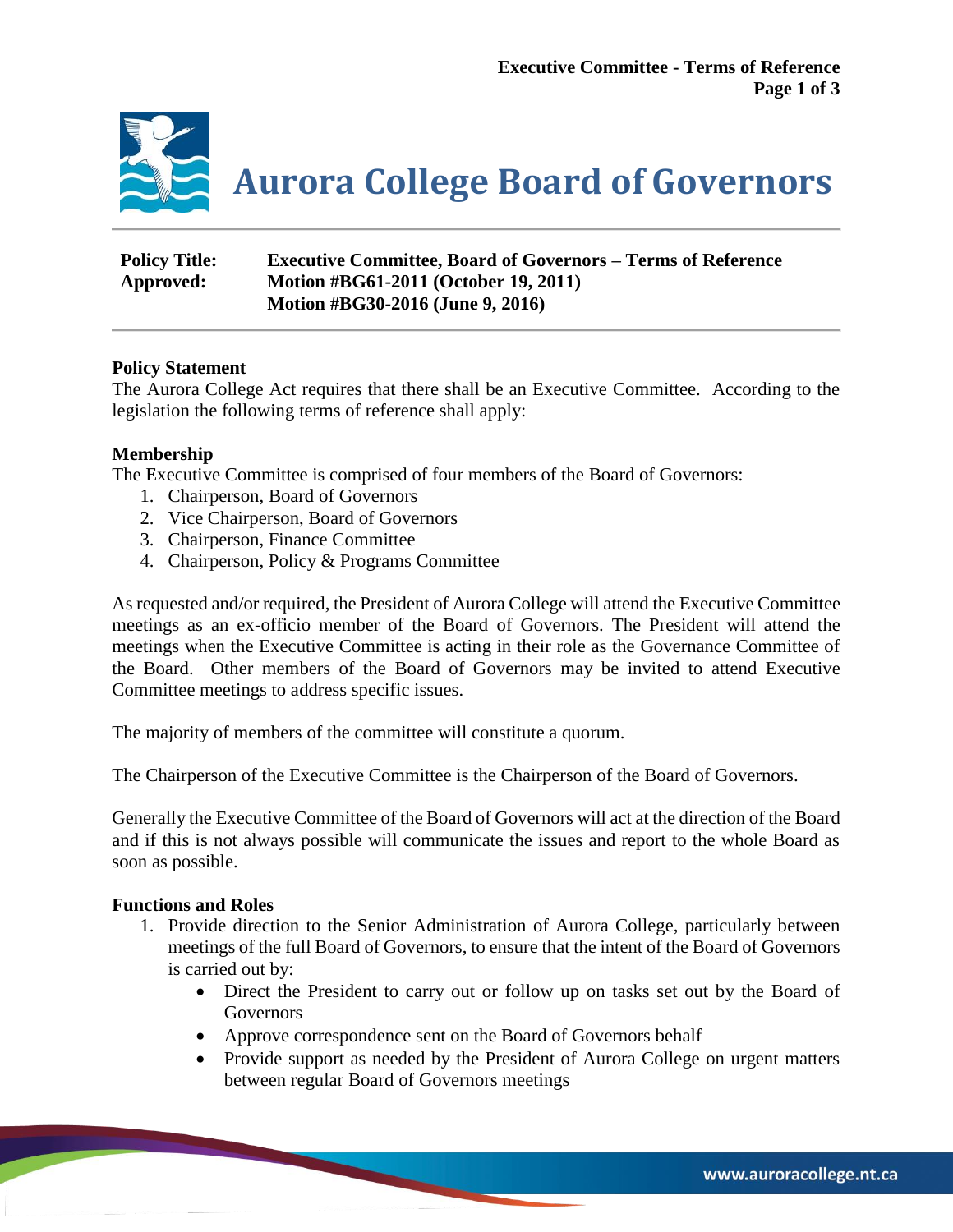- Provide support as needed by the President of Aurora College on sensitive matters affecting Aurora College
- 2. Communicate with the Minister of Education, Culture and Employment (ECE).
- 3. Develop a communication strategy to keep Ministers, MLAs and Standing Committees of the Legislative Assembly informed of Aurora College expectations and issues by meeting periodically with the Minister of Education, Culture and Employment (ECE) to communicate Board of Governors interests, follow up on Board of Governors matters and to participate in regular dialogue with the Department of ECE.
- 4. Organize and prepare for Board of Governors meetings by:
	- Draft the agenda for the next Board of Governors meeting
	- Work with the President of Aurora College to confirm additional items and information that should be presented to the Board of Governors
	- Request special guests and/or presentations for upcoming Board meetings
	- Discuss the success and flow of the previous meeting
	- Prepare an update to the full Board of Governors on items that were dealt with between regular Board meetings by the Executive Council
- 5. Ensure the annual President's performance evaluation is conducted.
- 6. Serve as the Governance Committee for the Board of Governors to:
	- Facilitate the functioning of the Board; normally its deliberations are made as recommendations to the Board as a whole
	- Facilitate the functioning of the Board, by overseeing the work of the Standing **Committees**
	- Provide advice on Board recruitment, orientation, and development through ongoing training and education, as required, for Board members
	- Review and address governance issues
	- Ensure that there is a comprehensive planning process in place, resulting in the vision, mission and mandate statements, the strategic plan, the yearly work plan, and a risk management process and procedure
	- Ensure the Board is in compliance with the general responsibilities set out in the Workplace Safety Act and Regulations
	- Review all committee Terms of Reference (TOR), Board policies and Board bylaws, at least every three years and make recommendations to the Board on revisions
	- Assist the Board in the process of yearly review of its effectiveness and achievements
	- Provide guidance and direction to the President on governance for the Board and the College
- 7. Other duties:
	- Present findings and recommendations to the Board of Governors